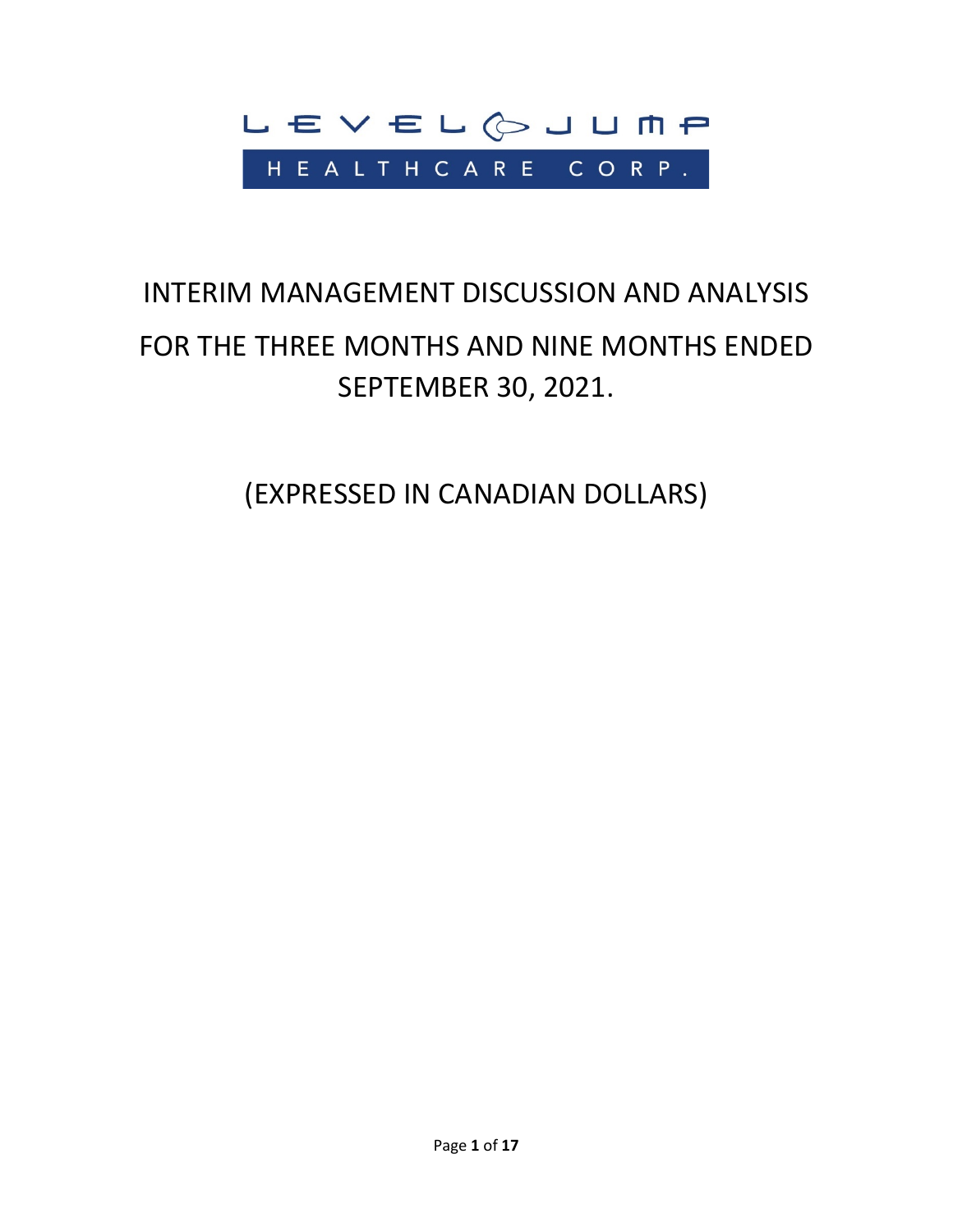# Introduction

The following interim Management Discussion & Analysis ("Interim MD&A") of Leveljump Healthcare Corp. (formerly Good2Go2 Corp.) ("Leveljump" or the "Company") for the three months and nine months ended September 30, 2021 has been prepared to provide material updates to the business operations, liquidity and capital resources of the Company since its last annual management discussion & analysis, being the Management Discussion & Analysis ("Annual MD&A") for the fiscal year ended December 31, 2020. This Interim MD&A does not provide a general update to the Annual MD&A, or reflect any nonmaterial events since the date of the Annual MD&A.

This Interim MD&A has been prepared in compliance with section 2.2.1 of Form 51-102F1, in accordance with National Instrument 51-102 – Continuous Disclosure Obligations. This discussion should be read in conjunction with the Company's Annual MD&A, audited annual consolidated financial statements for the years ended December 31, 2020, and December 31, 2019, together with the notes thereto, and unaudited condensed interim consolidated financial statements for the three months and nine months ended September 30, 2021, together with the notes thereto. Results are reported in Canadian dollars, unless otherwise noted. The Company's unaudited condensed interim consolidated financial statements and the financial information contained in this Interim MD&A are prepared in accordance with International Financial Reporting Standards ("IFRS") as issued by the International Accounting Standards Board ("IASB") and interpretations of the IFRS Interpretations Committee. The unaudited condensed interim consolidated financial statements have been prepared in accordance with International Standard 34, Interim Financial Reporting. Accordingly, information contained herein is presented as of November 24, 2021, unless otherwise indicated.

For the purposes of preparing this Interim MD&A, management, in conjunction with the Board of Directors (the "Board"), considers the materiality of information. Information is considered material if: (i) such information results in, or would reasonably be expected to result in, a significant change in the market price or value of Leveljump common shares; (ii) there is a substantial likelihood that a reasonable investor would consider it important in making an investment decision; or (iii) it would significantly alter the total mix of information available to investors. Management, in conjunction with the Board, evaluates materiality with reference to all relevant circumstances, including potential market sensitivity.

Additional information relating to the Company is available free of charge on the System for Electronic Document Analysis and Retrieval (SEDAR) website at **[www.sedar.com.](http://www.sedar.com/)**

# Cautionary Note Regarding Forward-Looking Statements

This Interim MD&A contains certain forward-looking information and forward-looking statements, as defined in applicable securities laws (collectively referred to herein as "forward-looking statements"). These statements relate to future events or the Company's future performance. All statements other than statements of historical fact are forward-looking statements. Often, but not always, forward-looking statements can be identified by the use of words such as "plans", "expects", "is expected", "budget", "scheduled", "estimates", "continues", "forecasts", "projects", "predicts", "intends", "anticipates" or "believes", or variations of, or the negatives of, such words and phrases, or statements that certain actions, events or results "may", "could", "would", "should", "might" or "will" be taken, occur or be achieved. Forward-looking statements involve known and unknown risks, uncertainties and other factors that may cause actual results to differ materially from those anticipated in such forward-looking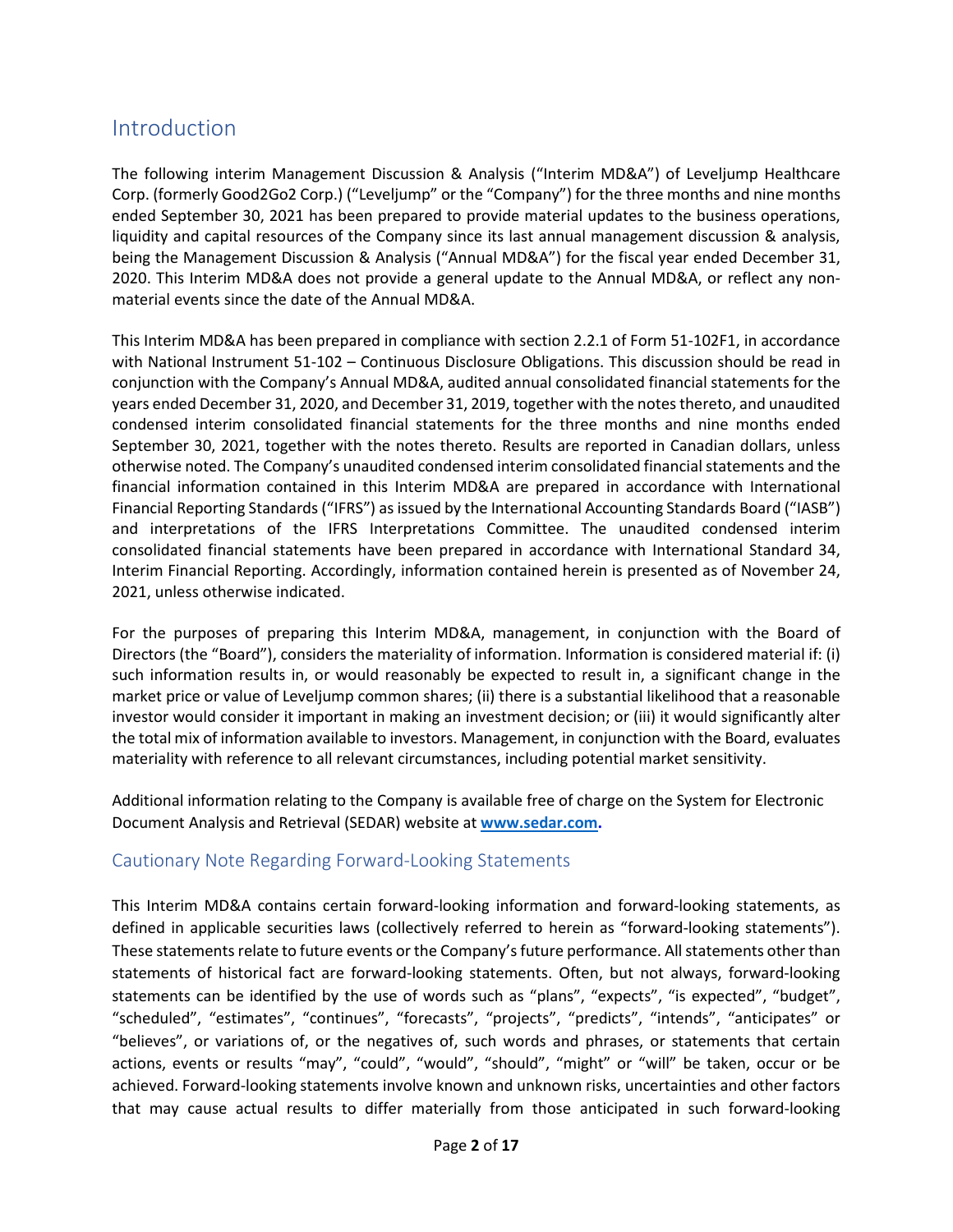statements. The forward-looking statements in this Interim MD&A speak only as of the date of this Interim MD&A or as of the date specified in such statement. The following table outlines certain significant forward-looking statements contained in this Interim MD&A and provides the material assumptions used to develop such forward-looking statements and material risk factors that could cause actual results to differ materially from the forward-looking statements.

Inherent in forward-looking statements are risks, uncertainties and other factors beyond Leveljump's ability to predict or control. Please also make reference to those risk factors referenced in the "Risk Factors" section below. Readers are cautioned that the above chart does not contain an exhaustive list of the factors or assumptions that may affect the forward-looking statements, and that the assumptions underlying such statements may prove to be incorrect. Actual results and developments are likely to differ, and may differ materially, from those expressed or implied by the forward-looking statements contained in this Interim MD&A.

Forward-looking statements involve known and unknown risks, uncertainties and other factors that may cause Leveljump's actual results, performance or achievements to be materially different from any of its future results, performance or achievements expressed or implied by forward-looking statements. All forward-looking statements herein are qualified by this cautionary statement. Accordingly, readers should not place undue reliance on forward-looking statements. The Company undertakes no obligation to update publicly or otherwise revise any forward-looking statements whether as a result of new information or future events or otherwise, except as may be required by law. If the Company does update one or more forward-looking statements, no inference should be drawn that it will make additional updates with respect to those or other forward-looking statements, unless required by law.

# OVERALL PERFORMANCE

# Summary of Business

Leveljump Healthcare Corp. was incorporated as Good2Go2 Corp., ("G2G2") under the Canada Business Corporations Act on March 21, 2019 ("Jump" or the "Company"). The Company's registered head office is 304-85 Scarsdale Rd., Toronto, ON, Canada M3B 2R2. The Company's website is www.leveljumphealthcare.com.

The Company's principal business activity is providing teleradiology services through its subsidiary Canadian Teleradiology Services, Inc. ("CTS"). Teleradiology is the process of providing remote off site reading of radiology scans such as CT, MRI, US, and X-ray. Hospital staff scan their emergency room patients, then page the Company's radiologist on call, who can then remotely view, via secured server, the images and diagnose the patient and provide a report back to the hospital.

Teleradiology is the next level of patient care that assists small urban and rural hospitals to connect with 24/7 care, ensuring their communities receive the same care that large urban hospitals receive.

# Qualifying Transaction

Prior to December 2020, the Company was classified as a Capital Pool Corporation, as defined in Policy 2.4 of the TSX Venture Exchange (the "Exchange"). The principal business of the Company was the identification and evaluation of assets or businesses with a view to completing a Qualifying Transaction ("QT").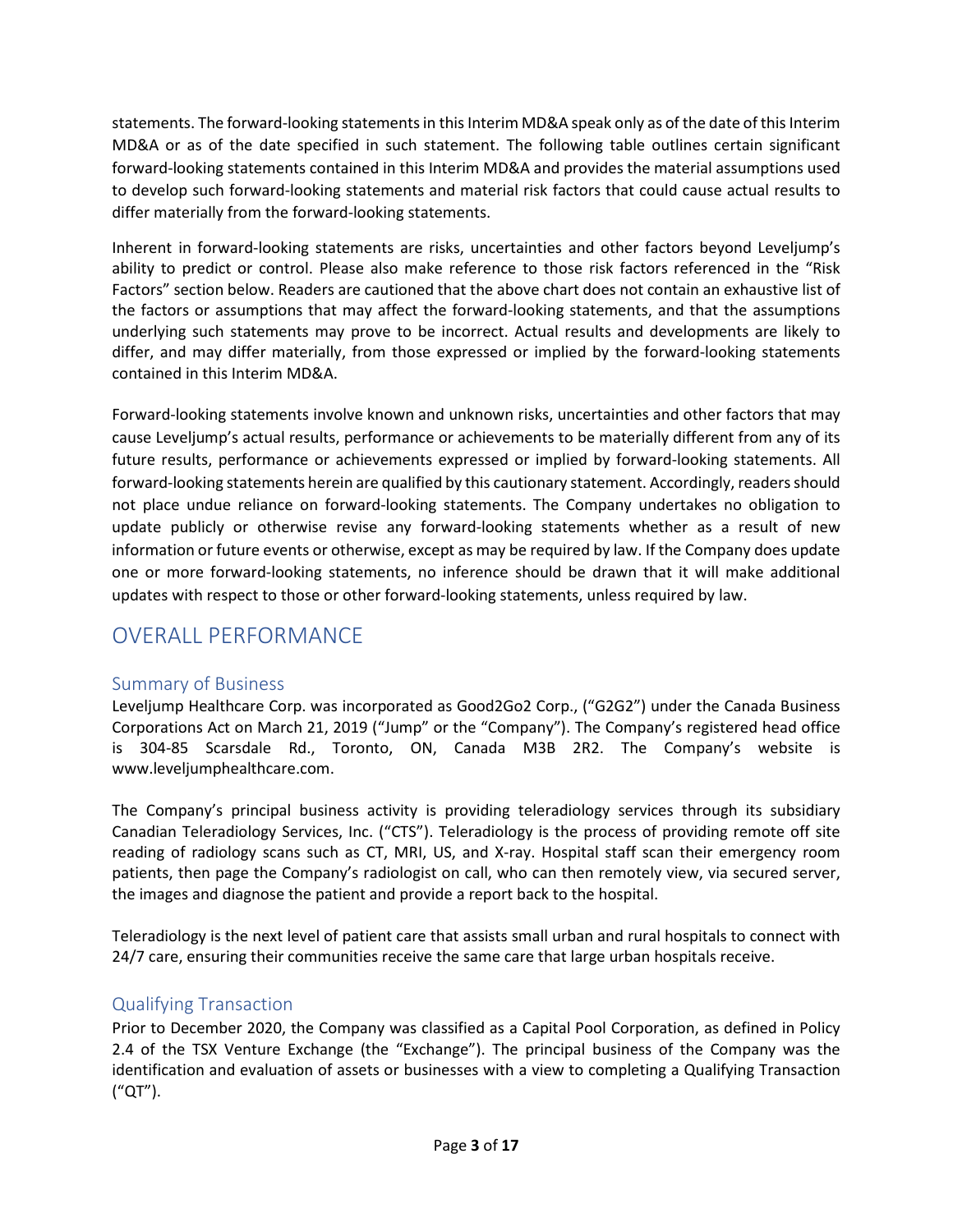On December 4, 2020, the Company filed Articles of Amendment to consolidate its common shares at a ratio of 1:1.8 and changed its name to Leveljump Healthcare Corp., and on December 7, 2020, the Company closed its business combination involving CTS, as the QT of the Company (see Reverse Take-Over Note 5 in the Financial Statements for the year ended December 31, 2020).

# Results for Q3 2021

The third quarter resulted in another quarter of revenue growth for the Company. Year over year revenue growth for Q3 was an increase of \$221,090 or approximately 14.56%. It is important to note that Q3 of 2020 represented some of the company's toughest quarter as it was trying to recover from the Covid-19 lockdowns in Ontario, resulting in reduced revenues in Q3 2020, which thus partially explains the large revenue increase in Q3 2021 compared to the prior year. In addition, in the third quarter the Company experienced strong demand for its services which helped lead to the increase in revenue. Compared to Q2 2021 there was an increase in revenues of \$99,552 or a 6% increase, even while some of the locations the Company serves were still in lockdown or partial lockdown. The increased demand for services demonstrates the need for quality healthcare under any situation and the importance of the services Leveljump provides. The company also saw an increase of gross profits by 7%.

The company continues to work on transferring clients form its older PACS provider to the new RamSoft system and believes the full company migration should be completed in the fourth quarter of this year.

There were many travel restrictions in place during the pandemic, making some of the Company's marketing efforts to attract new business a little more challenging. Our sales team continues to work on expanding our teleradiology business.

Management continues to identify and perform due diligence on potential acquisitions to expand the company.

# Industry Events and Trends

COVID-19 continues to have an impact on daily life in Ontario and there were continued restrictions, as well as a reduction in healthcare services and elective procedures in the third quarter of 2021. A lot of focus in the news continues to be on the emergence and benefits of telehealth operations (providing health care remotely). For the Company, this is an ideal environment as the Company was providing services in this manner to our hospital clients (allowing doctors to provide patient care without having to have the doctor attend at the hospital) long before the Covid-19 pandemic.

The Company believes that there is now a greater acceptance amongst the general population for telehealth services, than existed prior to the COVID-19 outbreak, and that ultimately this will enhance and improve our ability to acquire new contracts with hospitals. Key hospital decision makers such as department heads, radiologists, and hospital CEOs are now seeing the benefits of ensuring an uninterrupted flow of patient care via telehealth.

Management believes that hospitals and the healthcare industry will be looking for further ways to capitalize on the benefits of remote healthcare. This trend will continue at a fast pace. Healthcare companies that can capitalize on it will be best served.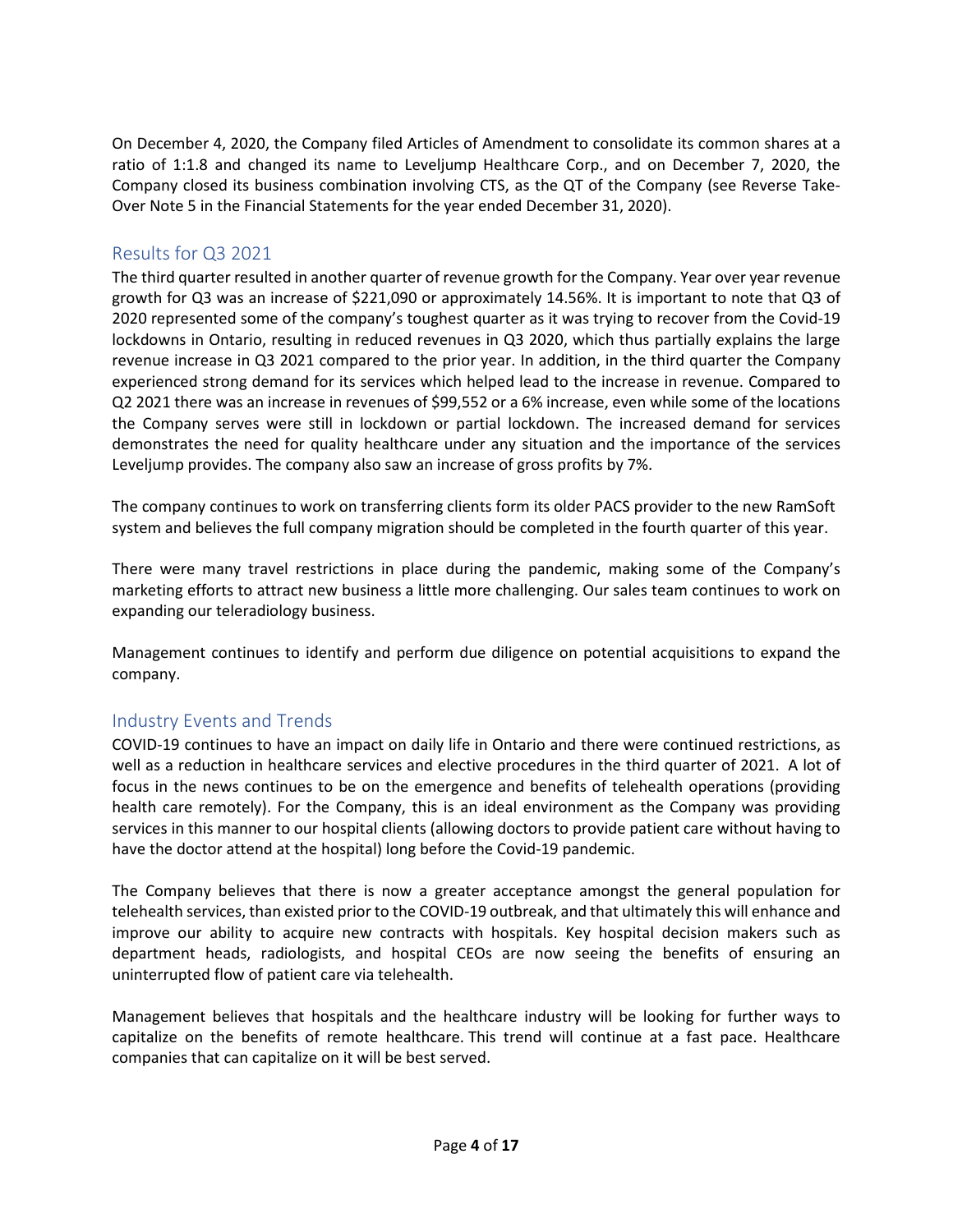As vaccination rates continue to climb, hospital procedures and regular doctor visits should increase due to the back log in the healthcare system from the past 12 months. We believe this may positively affect the Company as more medical imaging scans will be demanded.

### Outlook for 2021

Management believes that the outlook for the Company for the remainder of 2021 looks strong based on a number of factors, including but not limited to, the increased demand for telehealth services, and the general population shifting towards accepting the idea of more telehealth services.

The Company has nearly no third-party debt and a healthy cash position. These resources have positioned the Company well for its acquisition strategy.

The Company has adjusted its business model slightly, to increase its gross margins. This process began in the third quarter of 2020 and continues accelerating this process over the course of the next year.

Our marketing activities are now expanding outside of Ontario and across Canada.

The Company continues its onboarding of existing clients to its new software provider from our previous system, which will, once completed, reduce operating costs and improve profit margins.

The Company plans to take advantage of organic growth and new client hospital contracts, while also looking at acquisitions that may be of strategic importance. Management believes that there is an opportunity for the Company to acquire profitable imaging centres in Canada in 2021.

The Company will also devote some time through its Leveljump Technologies subsidiary towards finding suitable products and services that fit within the Company business plans and that will impact the provision of healthcare in the future.

# Financing and Share Issuances (See Notes 5, 11,12,13 in Financial Statements)

During the quarter ended September 30, 2021, the Company issued 250,000 shares at a share price of \$0.40 for proceeds of \$100,000. The company also issued 350,000 units comprised of 1 common share and 1 warrant, with an exercise price of \$0.30 good until December 31, 2023, in exchange for shares of a private company valued at \$105,000.

# LIQUIDITY AND CAPITAL RESOURCES

As at September 30, 2021, the Company had cash and cash equivalents in the amount of \$1,147,544 (December 31, 2020 - \$905,546). On September 30, 2021, the Company had working capital of \$1,116,481 (December 31, 2020 - \$486,130).

The Company's current assets as of September 30, 2021, excluding cash and cash equivalents were \$1,428,305 (December 31, 2020: \$1,011,146) which consisted of accounts receivable in the amount of \$620,112 (December 31, 2020: \$562,099), and prepaid expenses and deposits totalling \$171,580 (December 31, 2020: \$366,028). It also includes investments in the amount of \$136,500 and loans to officers in the amount of \$373,021. Both these amounts were nil as of December 31, 2020.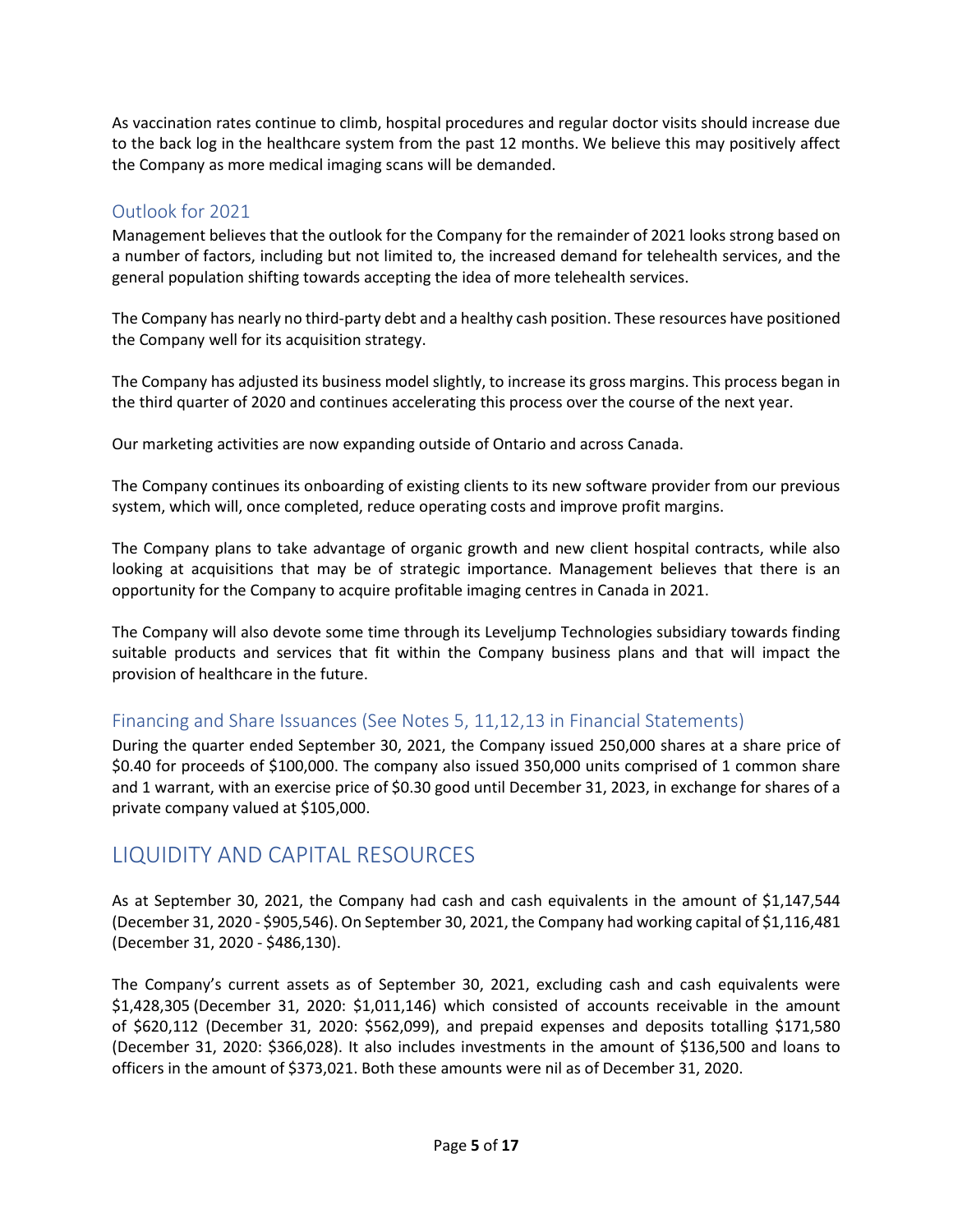Current liabilities as at September 30, 2021, were \$1,459.368 (December 31, 2020: \$1,430,562) which was comprised of accounts payables and accrued liabilities of \$729,329 (December 31, 2020: \$1,006,949), due to director of \$694,150 (December 31, 2020: \$340,114) and current portion of lease liabilities in the amount of \$35,888 (December 31, 2020: \$34,436). Due to related party as at September 30, 2021 was nil and December 31, 2020 it was \$49,063.

The continuing operations of the Company are dependent upon its ability to raise adequate financing and to continue its operations in the future. For the quarter ended September 30, 2021, the Company had a net loss and comprehensive loss of \$419,207 and as at September 30, 2021, an accumulated deficit of \$14,117,716. These uncertainties may cast significant doubt upon the Company's ability to continue as a going concern.

Although the Company has been successful in borrowing funds or raising equity capital in the past, there can be no assurance that the Company will have sufficient financing to meet its future capital requirements, orthat additional financing will be available on terms acceptable to the Company in the future. The Company has and may continue to have capital requirements in excess of its currently available resources.

# Covid-19

In March 2020, the World Health Organization declared a global pandemic related to the virus known as COVID-19. The expected impacts on global commerce are anticipated to be far reaching. To date there have been significant wide-spread stock market declines and the movement of people and goods has become restricted. As the Company has no material operating income or cash flows, it will be reliant on additional financing to fund ongoing operations and future acquisitions. An extended disruption may affect the Company's ability to obtain additional financing. The impact on the economy and the Company is not yet determinable; however, the Company's financial position, results of operations and cash flows in the current period have been impacted as patient volume has decreased resulting in decreased revenues for the Company. The Company's financial position, results of operations and cash flows in future periods may be materially affected. In particular, there may be heightened risk of liquidity or going concern uncertainty.

# Liquidity Risk

Liquidity risk is the risk that the Company cannot meet a demand for cash or fund its obligations as they become due. The Company's approach to managing liquidity risk is to ensure that it will have sufficient liquidity to meet liabilities as they become due. The Company is expanding and to meet its short and longer-term working capital requirements, the Company will attempt, if necessary, to secure further financing to ensure that those obligations are properly discharged. Operationally, the Company manages its liquidity by continuously monitoring forecasted and actual gross profit, expenses, and cash flows from operations. There have been no changes to this risk exposure from 2020.

The following tables illustrate the contractual maturities of financial liabilities for September 30, 2021 and December 31, 2020: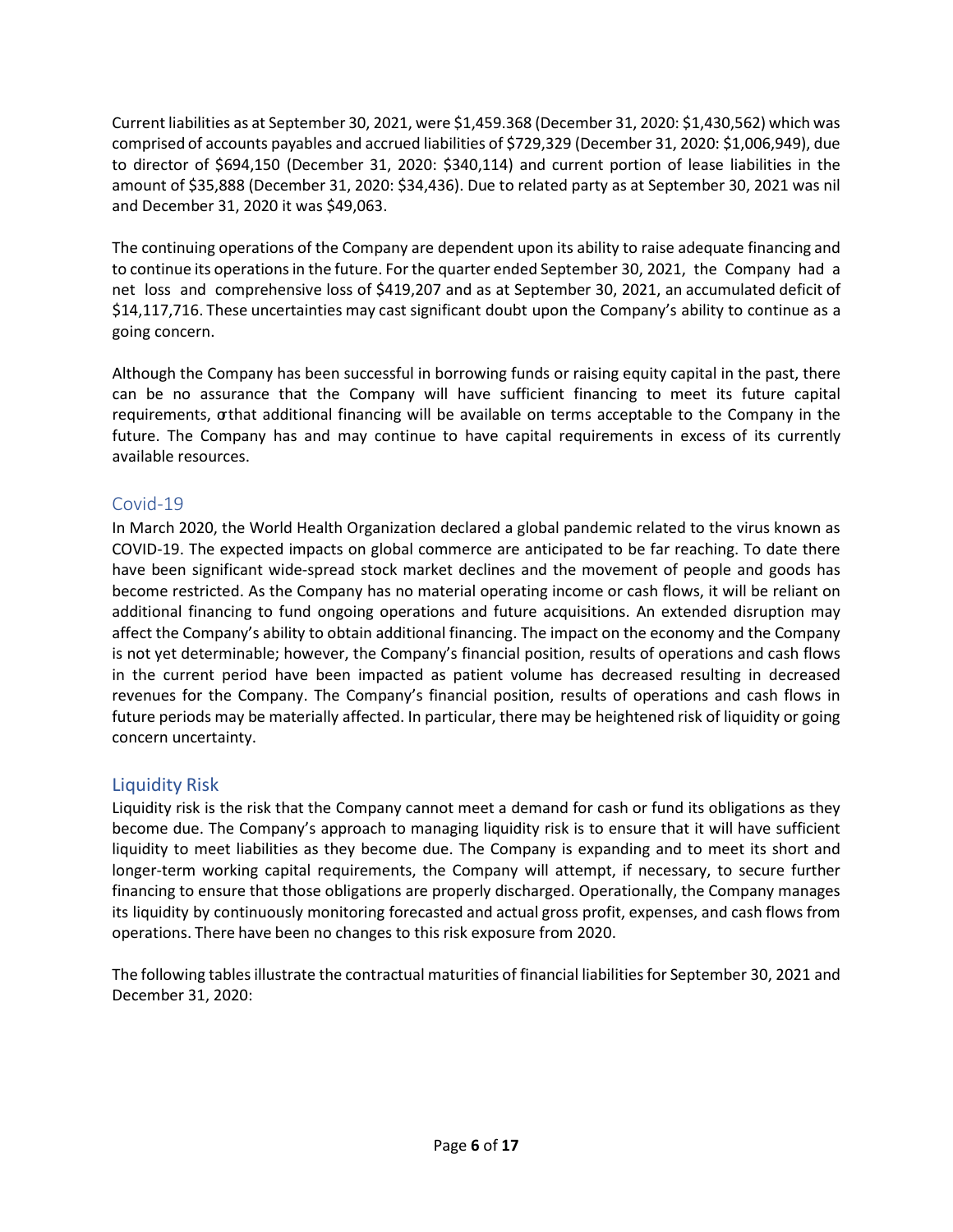| Total     | Less than 1 | $1 - 3$                  | $4 - 5$ | After                     |
|-----------|-------------|--------------------------|---------|---------------------------|
|           | year        | vears                    | Years   | 5                         |
|           |             |                          |         | years                     |
|           |             | ۰                        |         |                           |
| 729,329   | 729,329     |                          |         |                           |
| 35,888    | 35,888      | $\overline{\phantom{a}}$ |         |                           |
| 694,150   | 694,150     | $\overline{\phantom{a}}$ |         |                           |
| ٠         |             | ۰                        |         |                           |
| 1,459,368 | 1,459,368   | ٠                        |         |                           |
|           |             |                          |         | Payments Due by Period \$ |

| <b>December 31, 2020</b> |              | <b>Payments Due by Period \$</b> |                  |                  |                            |
|--------------------------|--------------|----------------------------------|------------------|------------------|----------------------------|
|                          | <b>Total</b> | Less than 1<br>year              | $1 - 3$<br>years | $4 - 5$<br>Years | After<br>5<br><b>vears</b> |
| <b>Bank overdraft</b>    |              |                                  |                  |                  |                            |
| Accounts payable and     |              |                                  |                  |                  |                            |
| accrued liabilities      | 1,006,949    | 1,006,949                        |                  |                  |                            |
| Lease liabilities        | 61,021       | 34,436                           | 26,585           |                  |                            |
| Due to director          | 340,114      | 340,114                          |                  |                  |                            |
| Due to Related Party     | 49,063       | 49,063                           |                  |                  |                            |
| Long term debt           | 60,000       |                                  | 60,000           |                  |                            |
| <b>TOTAL</b>             | 1,517,147    | 1,430,562                        | 86,585           |                  |                            |

# CAPITAL RESOURCES

The Company defines capital as total shareholders' equity and long-term debt. The Company manages its capital structure, based on the funds available to the Company, to support the growth and development of its operations and bring new products to market and to ensure it continues as a going concern. The Board of Directors does not establish quantitative return on capital criteria for management, but rather relies on the expertise of the Company's management to sustain future development of the business. The Company will continue to assess new opportunities and seek to acquire an interest in growth situationsif it feels there is sufficient economic potential and if it has adequate financial resources to do so.

Management reviews its capital management approach on an ongoing basis and believes that this approach, given the relative size of the Company, is reasonable. There were no changes in the Company's approach to capital management during the quarter ended September 30, 2021 or the year ended December 31, 2020. The Company is not subject to externally imposed capital requirements.

# OFF-BALANCE SHEET ARRANGEMENTS

The Company does not have any Off-Balance Sheet arrangements.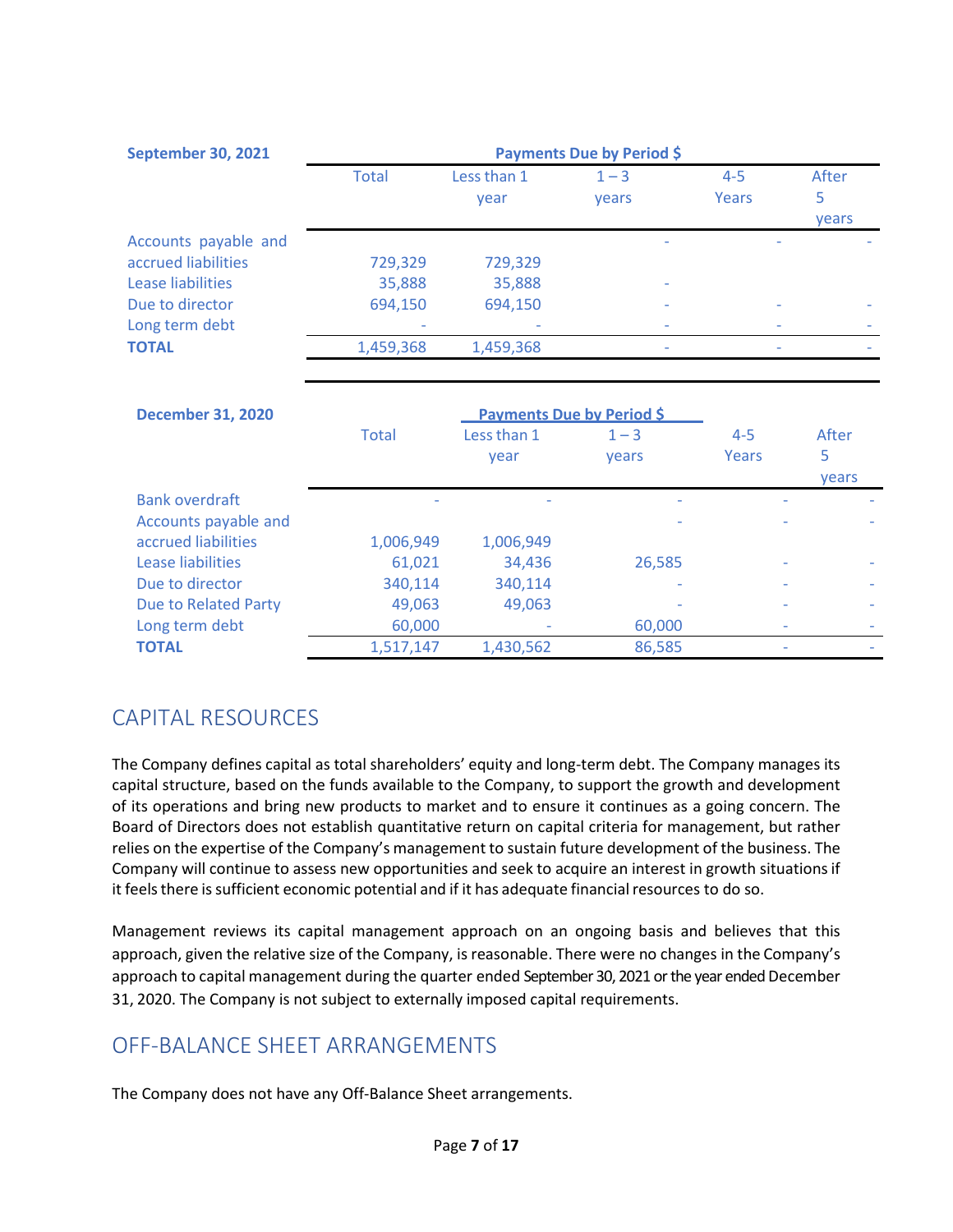# RELATED PARTY TRANSACTIONS AND BALANCES

Related parties include key management being the Company's executive officers, the Board of Directors, close family members and enterprises that are controlled by these individuals as well as certain persons performing similar functions. The following related party transactions were conducted in the normal course of operations and were made on an arm's length basis:

|                                        | September 30, 2021 December 31, 2020 |             |
|----------------------------------------|--------------------------------------|-------------|
| Key management compensation            | 360,000                              | 477,600     |
| Owed to Officers                       | 694,151                              |             |
| Share swap                             |                                      | 546,000     |
| Share-based compensation               | 104,732                              | 53,196      |
| Owed by Officers                       | (376, 021)                           |             |
| Interest expense on related party loan |                                      | 6,079       |
|                                        | \$782,862                            | \$1,082,875 |

# THIRD QUARTER RESULTS

| <b>Quarter Ended</b>             | <b>September 30, 2021</b> | <b>September 30, 2020</b> |
|----------------------------------|---------------------------|---------------------------|
| <b>Total revenue</b>             | \$1,739,465               | \$1,518,375               |
| <b>Gross margin</b>              | 356,245                   | 286,208                   |
| <b>Operating Expenses</b>        | 705.858                   | 203,248                   |
| Net (loss) / income              | (419, 207)                | 8,199                     |
| Loss per share-basic and diluted | \$(0.01)                  | \$51.24                   |

# **REVENUES**

#### Teleradiology

For the three months ended September 30, 2021, the Company's teleradiology revenue increased by \$193,131 to \$1,691,757 compared to \$1,498,626 in 2020.

#### Admin and Other

For the three months September 30, 2021, the Company's admin and other revenue was \$47,708 which increased by \$27,959 compared to admin revenue for the same period in 2020 of \$19,749.

#### TOTAL REVENUE

Total revenue for the three months September 30, 2021, was up \$221,090 to \$1,739,465 compared to \$1,518,375 for the three months ended September 30, 2020. The increase in total revenue is primarily a result of the increased teleradiology revenue.

#### COST OF SALES

#### Radiologist Reading Fees

For the three months ended September 30, 2021, the Company's reading fees totaled \$1,328,386 higher by \$129,485 compared to reading fees of \$1,198,901 for the three months ended September 30, 2020.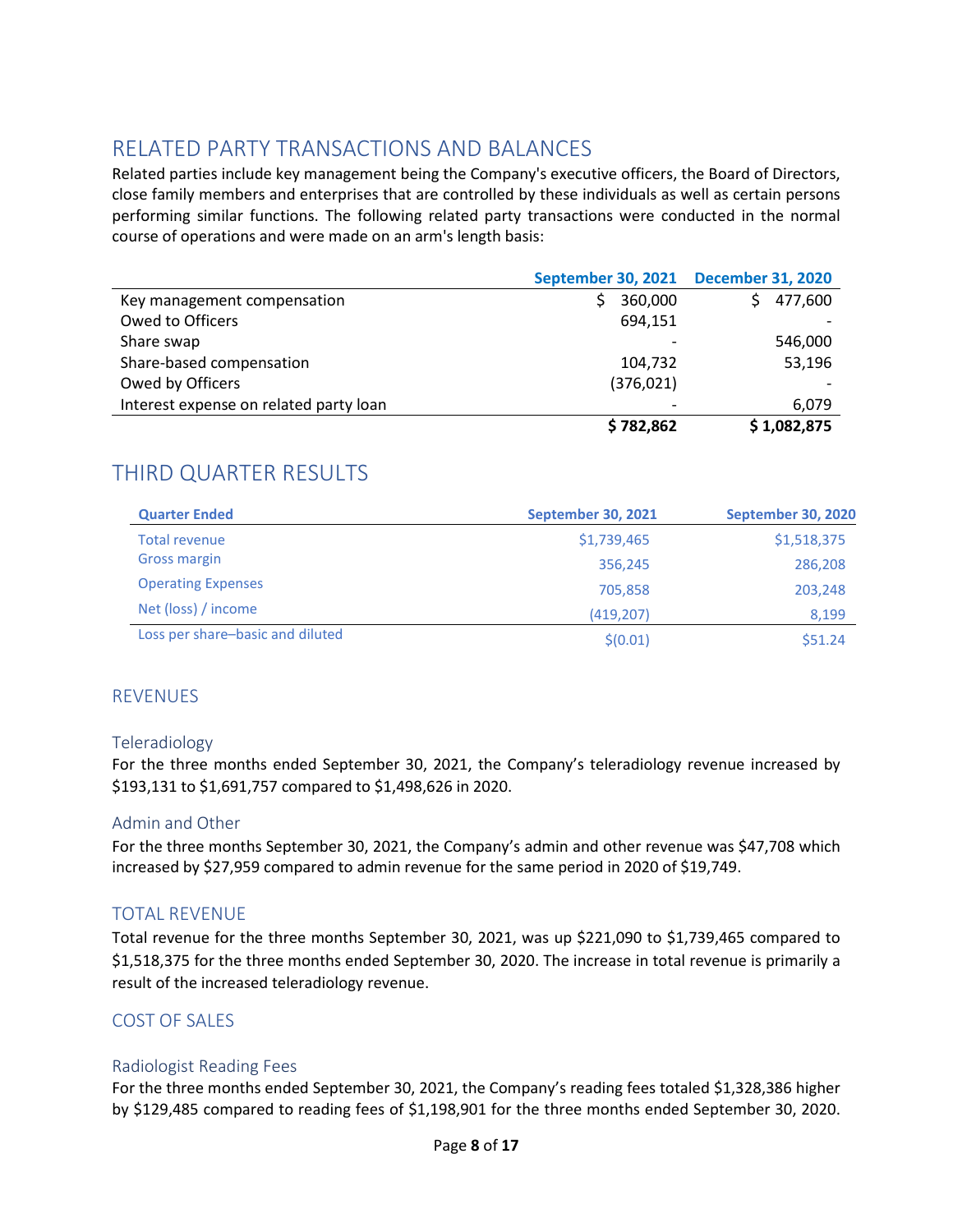The increase in reading fees in the current three-month period is a result of the increased operations due to increased demand for the Company's services.

#### Medical Imaging Software

Medical imaging software costs for the three months ended September 30, 2021, was \$33,243 compared medical imaging software costs of \$17,916 for the three-month period ended September 30, 2020. This increase was related to an increase in patient volume requiring diagnostic interpretation during the third quarter for 2021.

#### Internet Connectivity

For the three months ended September 30, 2021, the Company's internet connectivity costs were \$3,390 which increased by \$390 compared to the \$3,000 for the same three-month period in fiscal 2020.

### Medical Director Expenses

For the three months ended September 30, 2021, medical director expenses were up by \$5,850 to \$18,200 compared to medical director expenses of \$12,350 for the three-month period ended September 30, 2020. The higher costs experienced during the three-month period ended September 30, 2021, was related to the increased operations of the Company.

# TOTAL COST OF SALES

Total cost of sales during the third quarter in 2021 including reading fees, medical imaging software, internet connectivity and, radiologists and medical director expenses were \$1,383,219 compared to \$1,232,167. Higher cost of sales experienced during the third quarter in 2021, was primarily a result of increased operations due to higher demand for the Company's services.

# GROSS PROFIT

As a result of the above revenues net of cost of sales, the Company's gross margin increased by \$70,037 to \$356,245 for the three-month period ending September 30, 2021, versus gross margin of \$286,208 for the same three-month period in 2020.

# EXPENSES

#### Salaries and Wages

For the three months ended September 30, 2021, the Company recorded salaries and wages of \$320,614 compared to \$92,327 for the same three-month period ended September 30, 2020. The increase in salaries recorded in the third quarter of fiscal 2021, was a result of increased salaries for the Company's executives as well as additional staff hired by the Company.

#### Advertising and Marketing

For the three months ended September 30, 2021, the Company recorded advertising and marketing expenses for \$238,249. Marketing and advertising expenses for the same period in 2020 were nil. The expenses occurred in the quarter were partly for contracts signed in 2020 for investor outreach and institutional outreach related to the Company's qualifying transaction and listing on the TSXV exchange.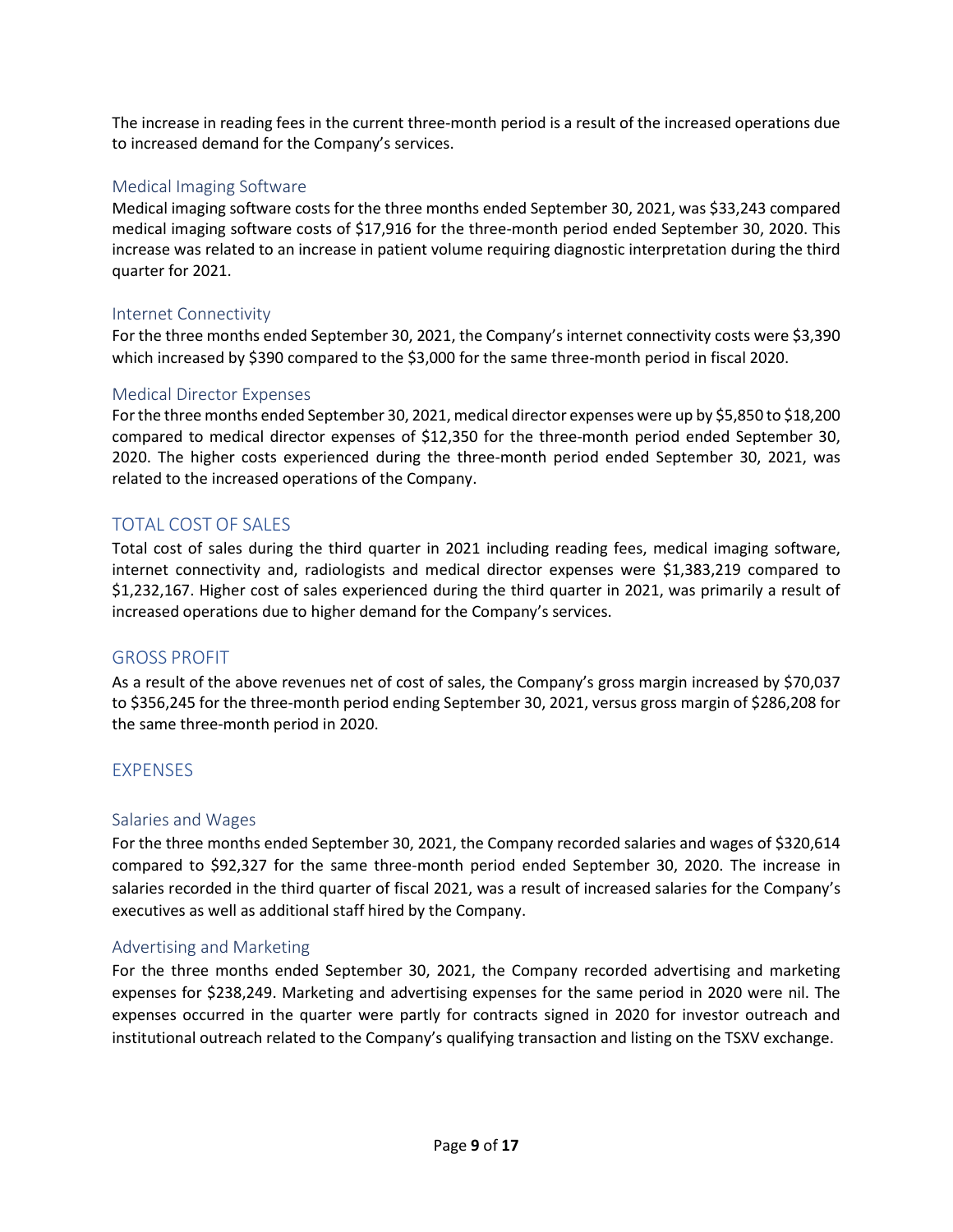#### Professional Fees

For the three months ended September 30, 2021, the Company recorded professional fees of \$69,060 up by \$4,885 compared to \$64,175 for the three months ended September 30, 2020.

#### General and Administrative

General and administrative costs totaled \$36,703 up \$7,921 for the three months ended September 30, 2021, compared to general and administrative costs of \$28,782 for the same three-month period in 2020. The Company experienced an increase in general and administrative costs during the current period in fiscal 2021, because of additional dues and subscriptions for new computer services, along with business travel and IT support.

#### Insurance

Insurance expense for the three months ended September 30, 2021, increased significantly by \$23,021 to \$30,238 when compared to \$7,217 for the same period in 2020. The increase was a result of the Company obtaining a directors and officers insurance plan.

#### Depreciation and Amortization

For the three months ended September 30, 2021, depreciation and amortization costs consistent at \$8,183. There was no change in depreciation and amortization expense for the same period from 2020 to 2021.

#### Premises Rental

For the three months ended September 30, 2021, the Company's premises rental costs were \$2,811, which increased slightly by \$108 from \$2,703 for the same period in 2020. There was no change in premises rental for the same period from 2020 to 2021.

#### TOTAL OPERATING EXPENSES

Total expensesforthe three months ended September 30, 2021, were \$705,858, higher by \$502,610 when compared to total expenses of \$203,248 for the three months ended September 30, 2020. The primary factors relating to the increase in total expenses during the third quarter of 2021 were due marketing and advertising expenses of \$238,249 which was not present in 2020, salaries and wages of \$320,614 and insurance of \$30,238.

#### OTHER EXPENSES

#### Royalty Expense

There were no royalty expense for the three months ended September 30, 2021 compared to \$34,096 for the three months ended September 30, 2020. The royalty was bought out in 2020 and the Company no longer has any obligations under this arrangement.

#### Finance Costs

For the three months ended September 30, 2021, the Company recorded finance costs of \$2,495 which was down by \$14,408 versus finance costs of \$16,903 for the three-month period ended September 30, 2020. The decrease in finance costs during the third quarter of 2021 was primarily related to the iCapital loan repayment and no more interest due on this loan.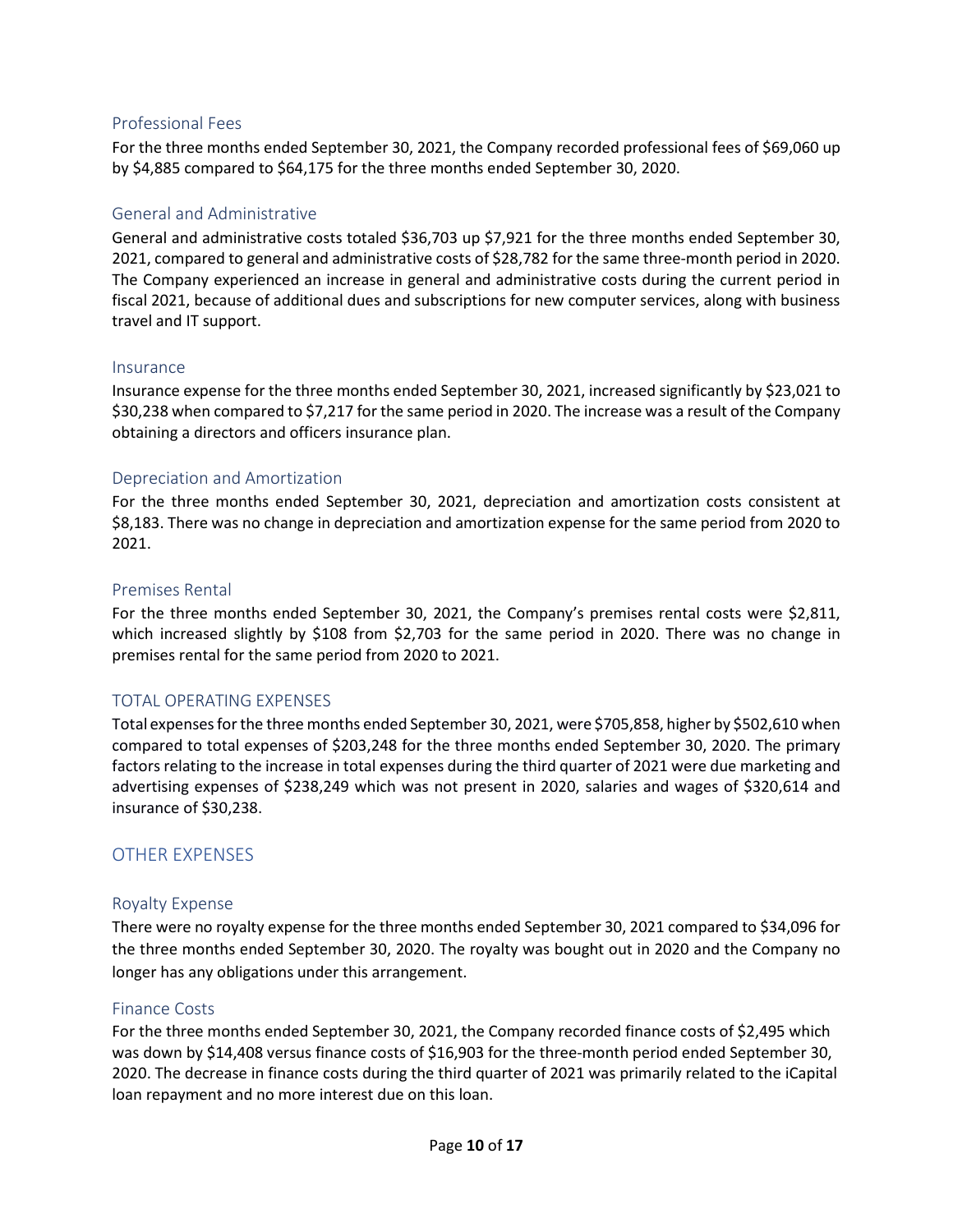#### Other Miscellaneous Expenses

For the three months ended September 30, 2021 the Company recorded (\$32,201) in miscellaneous expenses. In 2020 for the third quarter, miscellaneous expenses were \$22,788. The miscellaneous expense in the third quarter of 2021 was related to an Accounts Payable write-off amounts that were no longer due.

#### Foreign Exchange Loss

Foreign exchange loss was recorded in the third quarter of 2021 for (\$5,432), compared to the \$974 which was recorded for the same period in 2020.

#### Stock Based Compensation

For the three months ended September 30, 2021, the Company recorded stock-based compensation for \$104,732. No stock-based compensation was recorded for the same period in 2020. The stock-based compensation during the quarter was for amortization of options issued to management and directors in 2020.

#### TOTAL EXPENSES

Total expenses for the three months ended September 30, 2021, were \$775,452 higher by \$497,443 compared to \$278,009 for the three-month period ended September 30, 2020. The increase in total expenses for the three-month period ended September 30, 2021 was primarily relating to the marketing and advertising expenses of \$238,249 which was not present in 2020, salaries and wages of \$320,614 and insurance of \$30,238.

#### NET LOSS AND COMPREHENSIVE LOSS

As a result of the above factors, the net loss and comprehensive loss for the three months ended September 30, 2021, was \$419,207 compared to a net income and comprehensive income of \$8,199 for the three months ended September 30, 2020, a difference of \$427,406

#### LOSS PER SHARE – BASIC AND DILUTED

The loss per share-basic and diluted for the three months ended September 30, 2021 was \$0.01 versus a net profit per share-basic and diluted of \$51.24 for the comparable three-month period in 2020.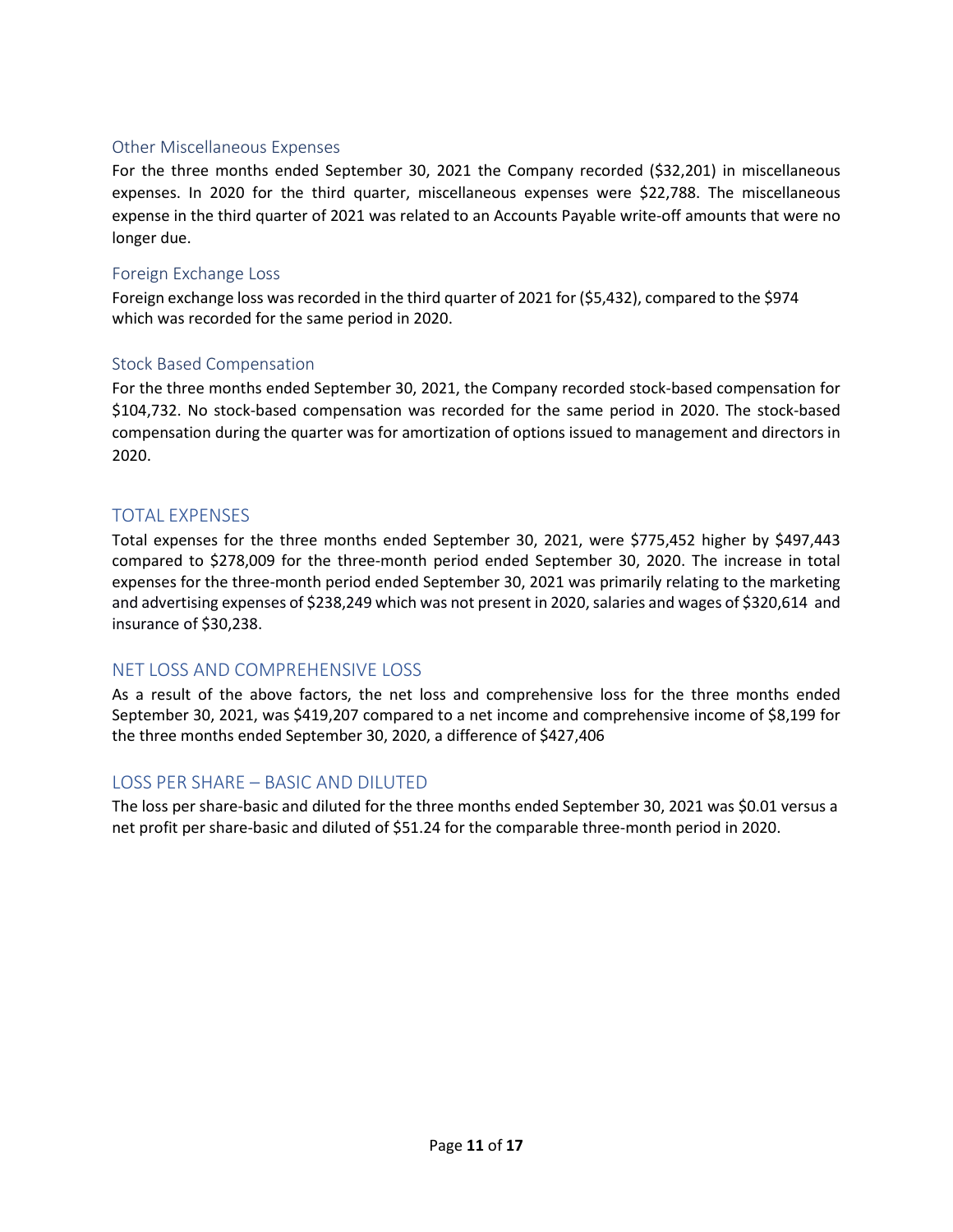# NINE MONTH RESULTS

| <b>Period Ended</b>              | <b>September 30, 2021</b> | September 30, 2020 |
|----------------------------------|---------------------------|--------------------|
| <b>Total revenue</b>             | \$4,924,559               | \$3,973,488        |
| <b>Gross margin</b>              | 985,105                   | 758,759            |
| <b>Operating Expenses</b>        | 2,041,463                 | 486,162            |
| Net (loss) / income              | (1,705,141)               | 105,224            |
| Loss per share-basic and diluted | \$(0.04)                  | \$657.65           |

### **REVENUES**

#### Teleradiology

For the nine months ended September 30, 2021, the Company's teleradiology revenue increased by \$920,250 to \$4,823,527 compared to \$3,903,277 in 2020.

#### Admin and Other

For the nine months September 30, 2021, the Company's admin and other revenue was \$101,032 which increased by \$30,820 compared to admin revenue for the same period in 2020 of \$70,212.

# TOTAL REVENUE

Total revenue for the nine months September 30, 2021, was up \$951,071 to \$4,924,559 compared to \$3,973,488 for the nine months ended September 30, 2020. The increase in total revenue is primarily a result of the increased teleradiology revenue.

# COST OF SALES

#### Radiologist Reading Fees

For the nine months ended September 30, 2021, the Company's reading fees totaled \$3,799,012 higher by \$677,354 compared to reading fees of \$3,121,658 for the nine months ended September 30, 2020. The increase in reading fees in the current nine-month period is a result of the increased operations due to increased demand for the Company's services.

#### Medical Imaging Software

Medical imaging software costs for the nine months ended September 30, 2021, was \$85,025 compared medical images software costs of \$47,981 for the nine-month period ended September 30, 2020. This increase was related to an increase in patient volume requiring diagnostic interpretation during the first half of 2021.

#### Internet Connectivity

For the nine months ended September 30, 2021, the Company's internet connectivity costs were \$10,467 which increased by \$416 compared to the \$10,050 for the same nine-month period in fiscal 2020.

#### Medical Director Expenses

For the nine months ended September 30, 2021, medical director expenses were up by \$9,910 to \$44,950 compared to medical director expenses of \$35,040 for the nine-month period ended September 30, 2020.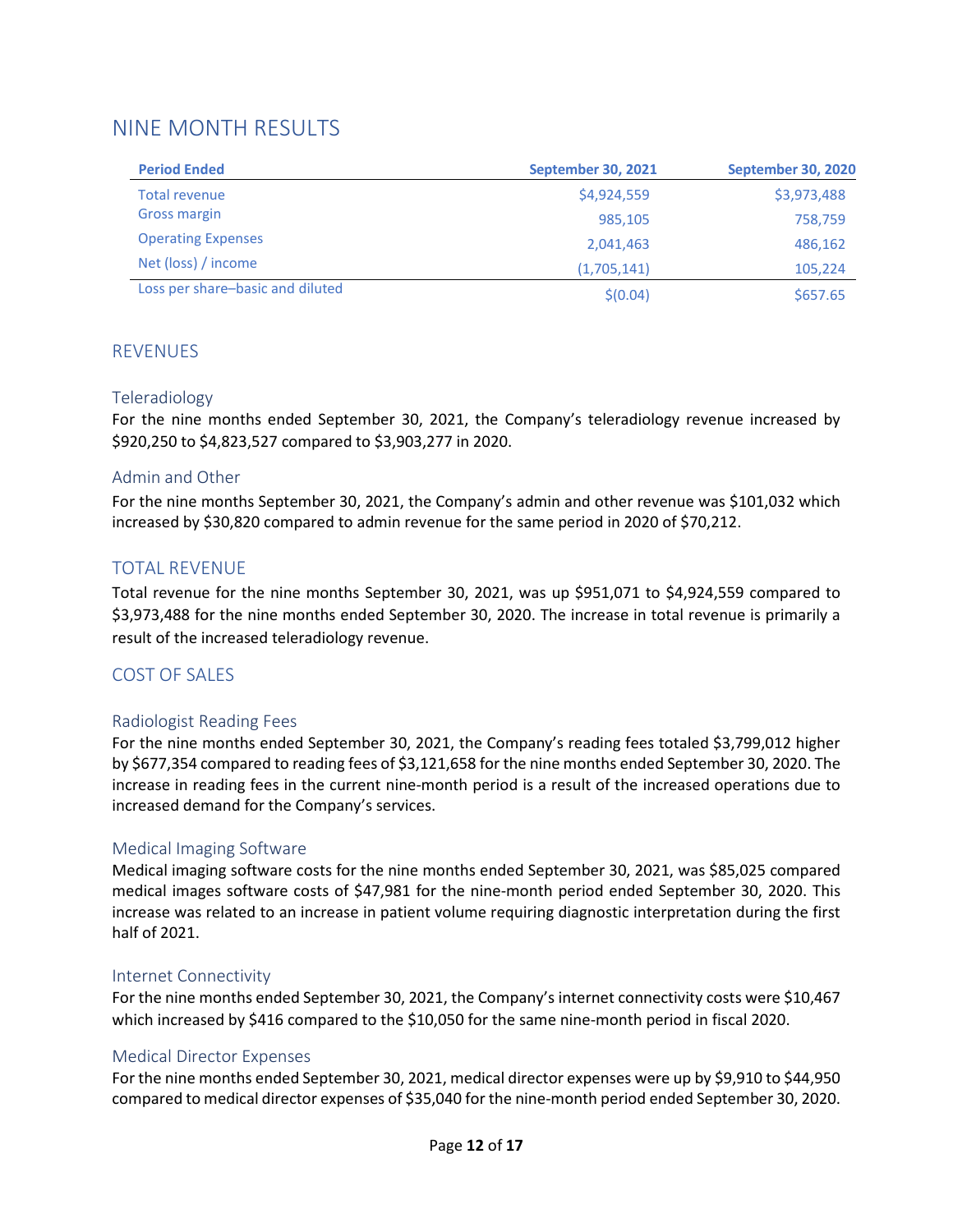The higher costs experienced during the nine-month period ended September 30, 2021, was related to the increased operations of the Company.

# TOTAL COST OF SALES

Total cost of sales during the nine months ended September 2021 including reading fees, medical imaging software, internet connectivity and radiologists and medical director expenses were \$3,939,454 compared to \$3,214,730. Higher cost of sales experienced during this period in 2021 was primarily a result of increased operations due to higher demand for the Company's services.

# GROSS PROFIT

As a result of the above revenues net of cost of sales, the Company's gross margin increased by \$226,347 to \$985,105 for the nine-month period ending September 30, 2021, versus gross margin of \$758,759 for the same nine-month period in 2020.

# EXPENSES

#### Salaries and Wages

For the nine months ended September 30, 2021, the Company recorded salaries and wages of \$923,551 compared to \$280,187 for the same nine-month period ended September 30, 2020. The increase in salaries recorded during this period 2021, was a result of increased salaries for the Company's executives as well as the hiring of additional staff.

#### Advertising and Marketing

For the nine months ended September 30, 2021, the Company recorded advertising and marketing expenses for \$620,486 compared to the same period in 2020 for \$3,102. The expenses occurred in this period were partly for contracts signed in 2020 for investor outreach and institutional outreach related to the Company's qualifying transaction and listing on the TSXV exchange.

#### Professional Fees

For the nine months ended September 30, 2021, the Company recorded professional fees of \$293,082 up considerably by \$157,638 compared to \$135,444 for the nine months ended September 30, 2020. The increase in professional fees for the nine months ended September 30, 2021, was primarily attributed to increased consulting and legal fees in the first quarter because of the Company's investigation of possible acquisitions.

#### General and Administrative

General and administrative costs totaled \$97,508 up \$34,604 for the nine months ended September 30, 2021, compared to general and administrative costs of \$62,904 for the same nine-month period in 2020. The Company experienced an increase in general and administrative costs during the current period in fiscal 2021, because of additional dues and subscriptions for new computer services, along with business travel and IT support.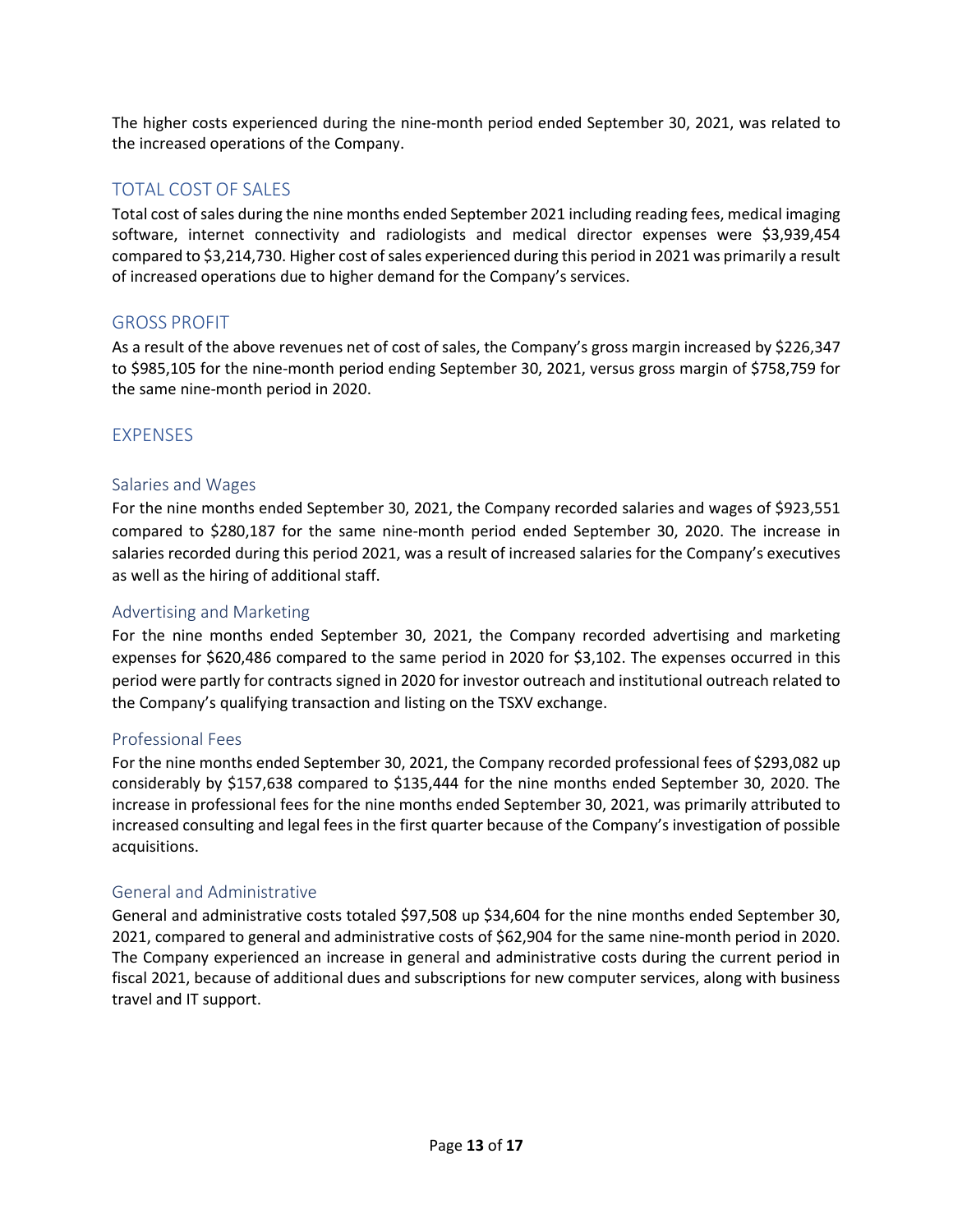#### Insurance

Insurance expense for the nine months ended September 30, 2021, increased significantly by \$58,770 to \$73,856 when compared to \$15,086 for the same period in 2020. The increase was a result of the Company obtaining a directors and officers insurance plan.

#### Depreciation and Amortization

For the nine months ended September 30, 2021, depreciation and amortization costs consistent at \$24,548. There was no change in depreciation and amortization expense for the same period from 2020 to 2021.

#### Premises Rental

For the nine months ended September 30, 2021, the Company incurred premises rental costs of \$8,432 compared to premises rental costs of \$7,804 for the nine months ended September 30, 2020.

#### TOTAL OPERATING EXPENSES

Total expenses for the nine months ended September 30, 2021, were \$2,041,463, higher by \$1,555,301 when compared to total expenses of \$486,162 for the nine months ended September 30, 2020. The primary factors relating to the increase in total expenses during the period of 2021 were due marketing and advertising expenses of \$620,486 which was not present in 2020, salaries and wages of \$923,551 and insurance of \$73,856.

#### OTHER INCOME

For the nine months ended September 30, 2021, other income was \$20,000, whereas in 2020 for the same period it was nil. This \$20,000 relates to the TD CEBA loan that was forgiven.

#### OTHER EXPENSES

#### Royalty Expense

There were no royalty expense for the nine months ended September 30, 2021 compared to \$93,349 for the nine months ended September 30, 2020. The royalty was bought out in 2020 and the Company no longer has any obligations under this arrangement.

#### Finance Costs

For the nine months ended September 30, 2021, the Company recorded finance costs of \$8,742 which was down by \$41,319 versus finance costs of \$50,061 for 2020 was primarily related to the iCapital loan repayment and no more interest due on this loan.

#### Other Miscellaneous Expenses

For the first nine months ended September 30, 2021 the Company had recorded (\$46,177) in miscellaneous expenses. In 2020 for the same period, miscellaneous expenses were (\$21,625). The increase in 2021 was due to the write-off of AP invoices that were no longer due.

#### Foreign Exchange Loss

Foreign exchange loss for the 9 months ending September 30, 2021 was (\$1,481), compared to the \$2,336 which was recorded for the same period in 2020.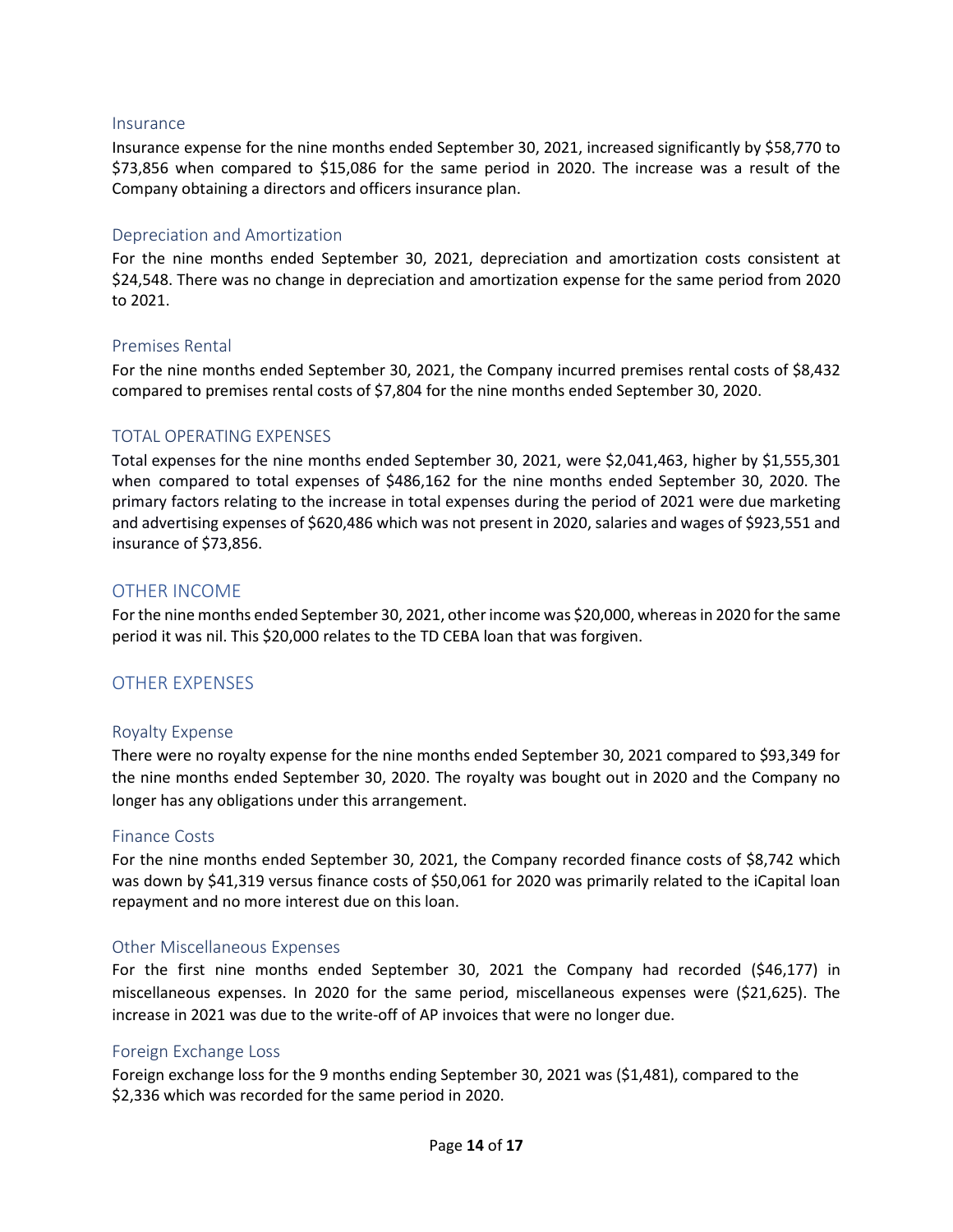#### Stock Based Compensation

For the nine months ended September 30, 2021, the Company recorded stock-based compensation for \$707,753. No stock-based compensation was recorded for the same period in 2020. The stock-based compensation during this period was for amortization of options issued to management and directors in 2020.

#### TOTAL EXPENSES

Total expenses for the nine months ended September 30, 2021, were \$2,710,246 higher by \$2,056,712 compared to \$653,534 for the nine-month period ended September 30, 2020. The increase in total expenses for the nine-month period ended September 30, 2021 was primarily relating to the marketing and advertising expenses of \$620,486, salaries and wages of \$923,551 insurance of \$73,856, and stock based compensation of \$707,753.

### NET LOSS AND COMPREHENSIVE LOSS

As a result of the above factors, the net loss and comprehensive loss for the nine months ended September 30, 2021, was \$1,705,141 compared to a net income and comprehensive income of \$105,224 for the nine months ended September 30, 2020, a difference of \$1,810,365.

# LOSS PER SHARE – BASIC AND DILUTED

The loss per share-basic and diluted for the nine months ended September 30, 2021 was \$0.04 versus a net profit per share-basic and diluted of \$657.65 for the comparable nine-month period in 2020.

# PROPOSED TRANSACTIONS

The Company does not have any proposed transactions.

# CHANGES IN ACCOUNTING POLICIES

The Company had no accounting policy changes in the quarter and none are planned for 2021.

# FINANCIAL INSTRUMENTS AND OTHER INSTRUMENTS

On April 17, 2020, the Company entered a CEBA loan with TD Canada Trust for \$40,000. The initial term of the loan is until December 31, 2022 and if paid in full by that time no interest will be due under the loan and the Company will only be required to pay back \$30,000. If the loan is not paid in full by December 31, 2022 it will convert into a 3- year term loan with interest at 5%. On December 30, 2020, the Company received the CEBA extension loan of \$20,000 so the full CEBA loan now has a balance of \$60,000 and if paid back by December 31, 2022 only \$40,000 will need to be repaid. This loan was repaid in May 2021.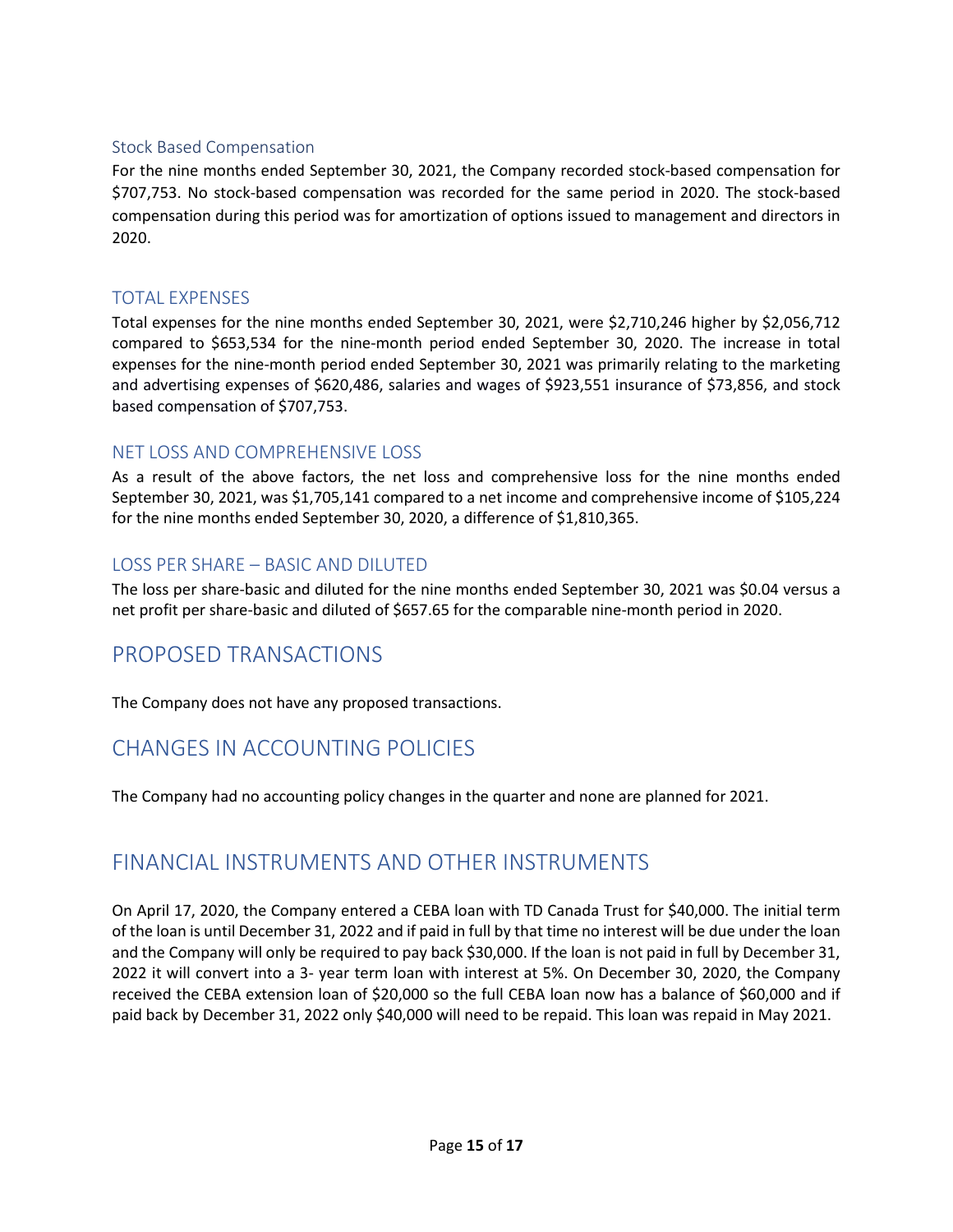# Credit risk

Credit risk is the risk of loss associated with a counter-party's inability to fulfill its payment obligations. The Company's cash and accounts receivable are exposed to credit risk. Jump's cash is held with a major Canadian-based financial institution and as such management believes that the associated credit risk is remote.

Account receivables represents revenue earned from services rendered to hospitals. The Company has adopted a credit policy under which each new customer is analyzed individually for creditworthiness before the Company's standard payment terms and conditions are offered.

The Company's trade receivables are concentrated among customers in the healthcare industry, which may be affected by adverse government policy impacting that industry. As of December 31, 2020, two customers accounted for greater than 69% of the Company's trade receivable balance.

There have been no changes to this risk exposure from 2019.

The Company's maximum exposure to credit risk as of September 30, 2021 and December 31, 2020, was as follows:

|                               | <b>September 30, 2021</b> | <b>December 31, 2020</b> |
|-------------------------------|---------------------------|--------------------------|
| Cash and cash equivalents     | \$1,147,544               | 905,546                  |
| <b>Accounts receivable</b>    | 620,112                   | 562,099                  |
| Prepaid expenses and deposits | 171,580                   | 366,028                  |
| <b>Investments</b>            | 136,500                   |                          |
| Loans to Officers             | 373,021                   | $\overline{\phantom{a}}$ |
| <b>Total</b>                  | 2,448,757                 | \$1,833,673              |

# SHARE CAPITAL AND RESERVES

# Authorized Share Capital

As at the date of filing this report the Company had 51,260,844 common shares outstanding. There are no other approved classes of shares for the Company.

# Stock Options

As at the date of filing this report the Company had 4,331,112 options issued and outstanding, of which 2,736,111 are vested and exercisable into shares of common stock. (see Interim Financial Statements Note 10)

# **Warrants**

As at the date of filing this report the Company had 20,411,622 common share purchase warrants issued and outstanding. (see Interim Financial Statements Note 11)